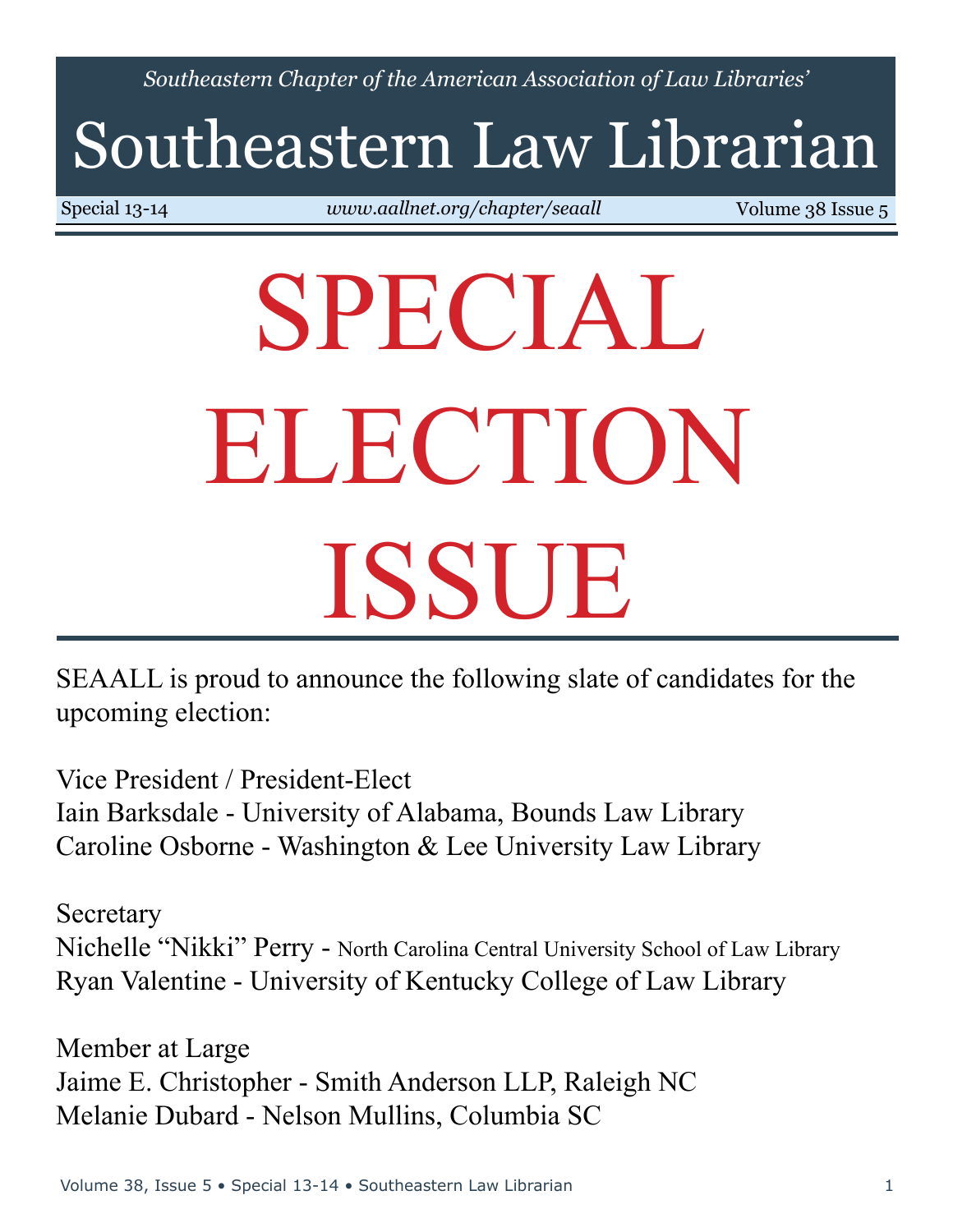# **Iain Barksdale Vice President / President-Elect Candidate University of Alabama**

#### **Statement:**

I am honored to be selected to run for SEAALL Vice-President/ President elect. I am grateful for the opportunity to fill a leadership role in an organization that offers such wonderful opportunities for networking and professional development for its members, and for providing excellent volunteers from our region to serve at the national level.

I have spent the majority of my career in the SEAALL region and believe that my years of service within law librarianship will provide a solid foundation for leading SEAALL. I look forward to being part of a forward looking team that will continue to take SEAALL to new levels, focusing on the future of law librarianship.



#### **Current Position:**

Associate Director of Library Technology, The University of Alabama School of Law

#### **Previous Positions:**

Assistant Director for Information Technology/Assistant Professor of Library Services, Salmon P Chase College of Law, 2005-2009

Electronic Services/Reference Librarian, James E Rogers College of Law, 2000-2005 Branch Managing Librarian, Greenebaum, Doll & McDonald, 1999-2000

#### **Education:**

The University of Arizona, MLS, 2003 The University of Louisville Louis D Brandeis School of Law, JD, 1999 The University of Glasgow, MPhil–Archaeology, 1991 The University of California, BA–Anthropology/Psychology, 1990

#### **Professional Association Activities:**

American Association of Law Libraries AALLNET Committee, 2013-2016 ALL-SIS: CALI Committee, 2013-2016 CS-SIS: Ad Hoc Website Subcommittee, 2013 CS-SIS: Communications Committee, 2011-2012 Southeastern Chapter of the American Association of Law Libraries Newsletter & Public Relations Committee, 2013-2015 Law Libraries Association of Alabama Program Committee, 2012-2013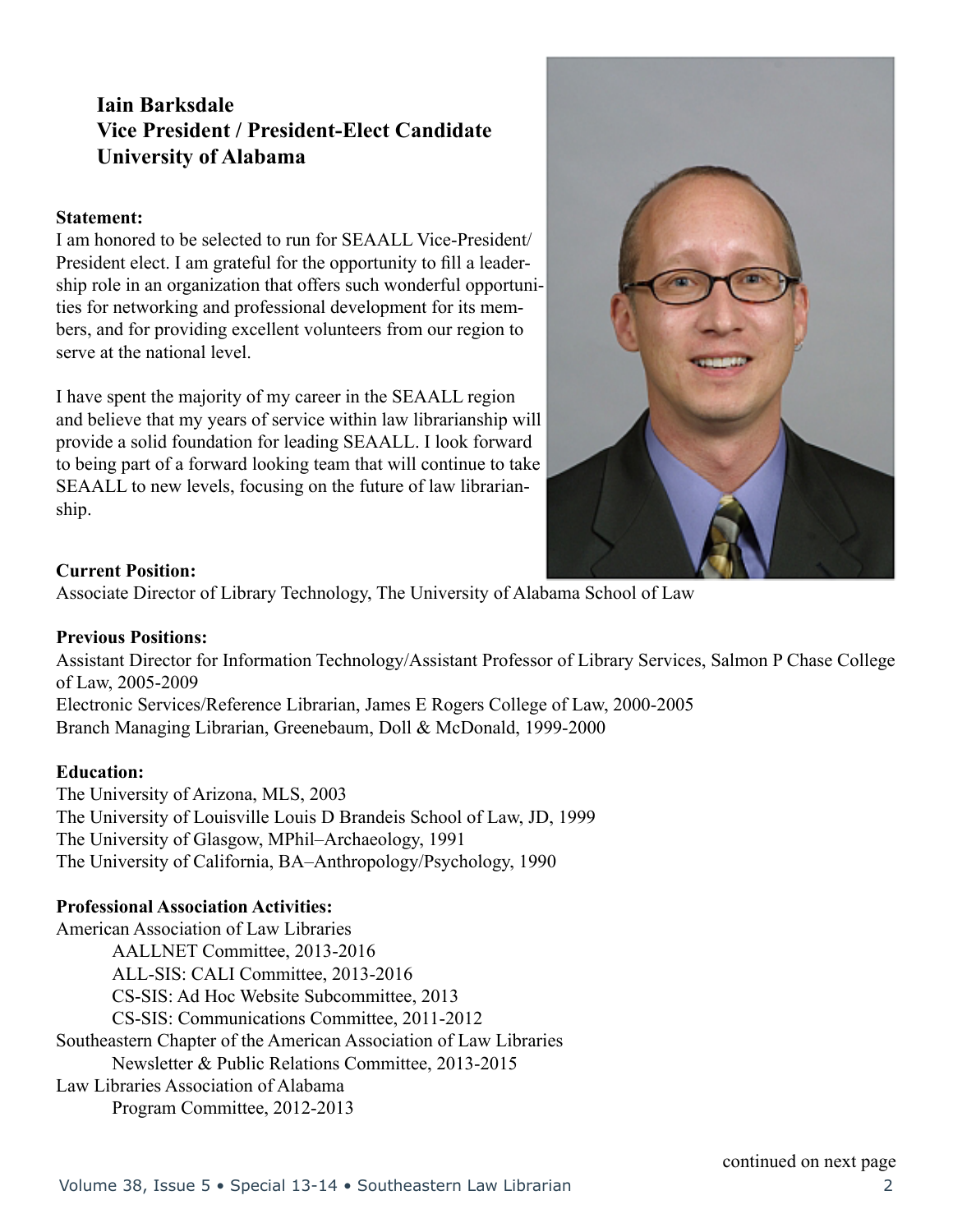#### **Publications:**

- "Investigative Research: Public Records and Publicly Available Information" Internet Strategies for Legal Professionals (2006)
- "The Emperor has no clothes: When free internet information can cost you and your client." Lex Loci (August/September 2005)

### **Presentations:**

- WestlawNext: A New Tool for a New Generation, Some Hints and Tips; Law Libraries Association of Alabama Spring 2012
- Hands On or Hands Off? Can Practical Research Classes Be Taught Through Online Distance Education?, CALI 2007 (with Michael Whiteman)
- Discover the Invisible Web, NBI—Internet Strategies for Legal Professionals 2006 (Louisville, Ky.)
- Protecting Yourself and Your Firm/Basic Considerations for Marketing Your Firm on the Net, NBI—Internet Strategies for Legal Professionals 2006 (Covington, Ky.)
- Investigative Research: Public Records and "Publicly Available" Information, NBI—Internet Strategies for Legal Professionals 2006 (Cincinnati, Oh.)
- Hands On or Hands Off? Can Practical Research Classes Be Taught Through Online Distance Education?, KHECC 2005 (with Michael Whiteman)
- Small Shop Web CMS using Macromedia Web Publishing System, CALI 2005
- Website Redesign: Helping Users to Navigate the Information Superhighway, AALL: Webmasters Workshop 2003
- Website Redesign: Design Considerations, AALL 2003
- The Nightmare, The Wake-up Call, and the Dream: A Tale of Printing at the James E Rogers College of Law, CALI 2002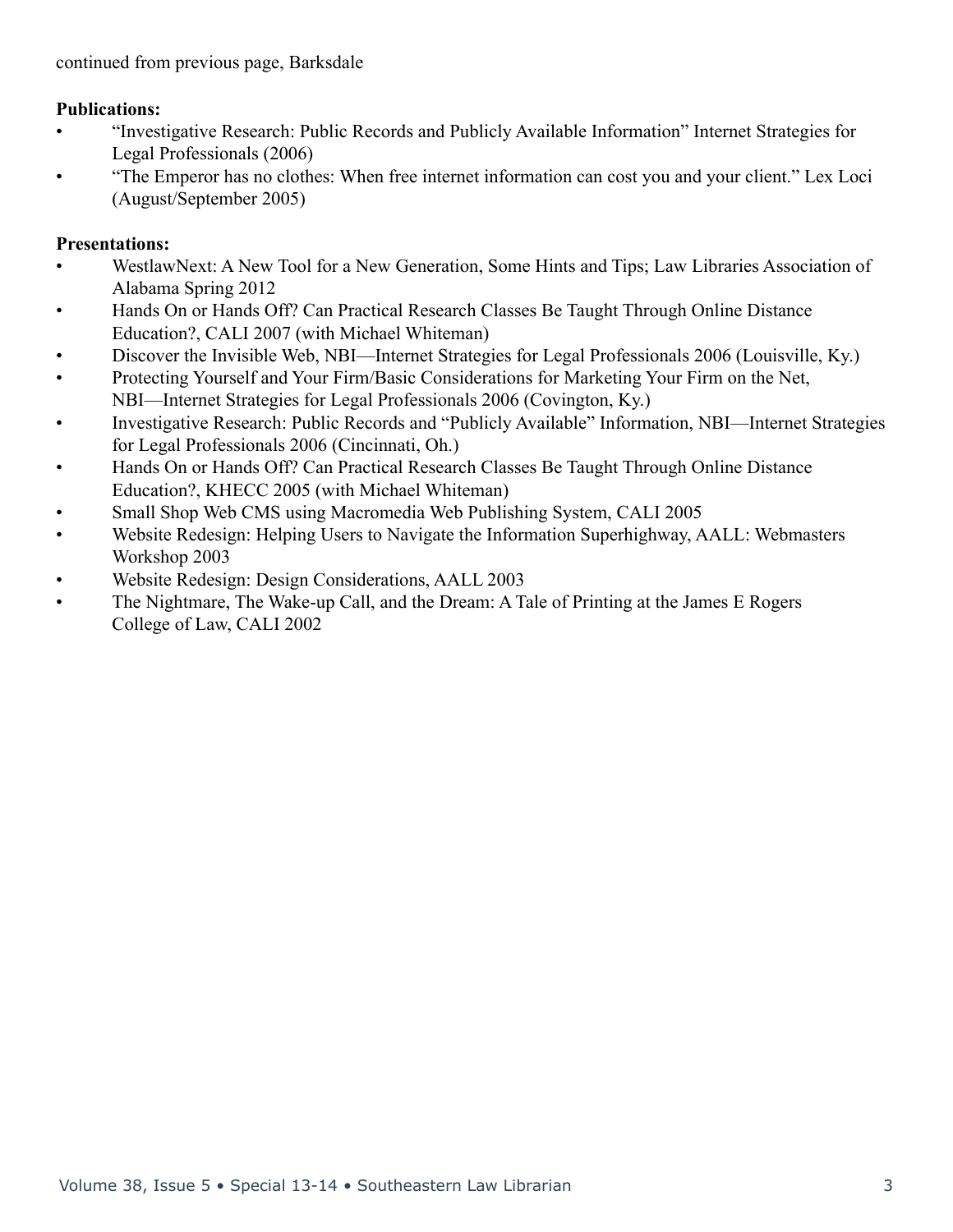# **Caroline L. Osborne Vice President / President-Elect Candidate Washington and Lee University**

#### **Statement:**

It is a privilege to be a candidate for the Vice President/ President Elect of SEAALL. As an organization, SEAALL is uniquely positioned to provide educational, career, and advisory services to its membership. SEAALL is not too large or too small. The small size fosters relationships and networking permitting its members to develop lasting bonds. It is these relationships I frequently call upon when I need to respond to a faulty request, or am in search of implementing new services, or looking for ways to improve research instruction. Yet, SEAALL is large enough to provide a diversity of thought, experience and education that permits the organization to be cutting edge. It is also these elements that make the annual meeting invaluable. As I reflect on new programming offered by our library, I see the influence of past SEAALL conferences and Institutes. The opportunity to forge new relationships and attend thought

provoking educational programs addressing the challenges of the libraries of today and tomorrow makes the annual meeting a must attend event for me. I look forward to the chance to work with the talented members of SEAALL and continue the reputation of excellence so richly earned.

#### **Biographical Data:**

Caroline L. Osborne is the Director of the Law Library and Professor of Legal Research at Washington and Lee University. She teaches Advanced Legal Research and is the director for the Burks Scholar Program for legal research and writing.

She holds her B.A. from the University of North Carolina at Chapel Hill, J.D. degree from the University of Richmond, an LL.M in Taxation from Emory University School of Law, and her M.L.S. from the University of North Carolina at Chapel Hill. She was a member of the University of Richmond Law Review and the McNeil Honor Society.

 During college, Ms. Osborne worked in the firm library for Petree Stockton and Robinson, now part of Kilpatrick Stockton.

Prior to joining Washington and Lee, Ms. Osborne served as a research librarian and taught legal research at the University of Richmond. Ms. Osborne practiced law for ten years specializing in corporate finance and is licensed to practice in North Carolina, Georgia, and New York. She last practiced at Cadwalader, Wickersham & Taft in New York.

Ms. Osborne is active in AALL where she is a past chair of the Bylaws Committee. She has served on the COSELL Board and is a current member for VA-CLE. She writes and presents on issues regarding legal research instruction.

Volume 38, Issue 5 • Special 13-14 • Southeastern Law Librarian 4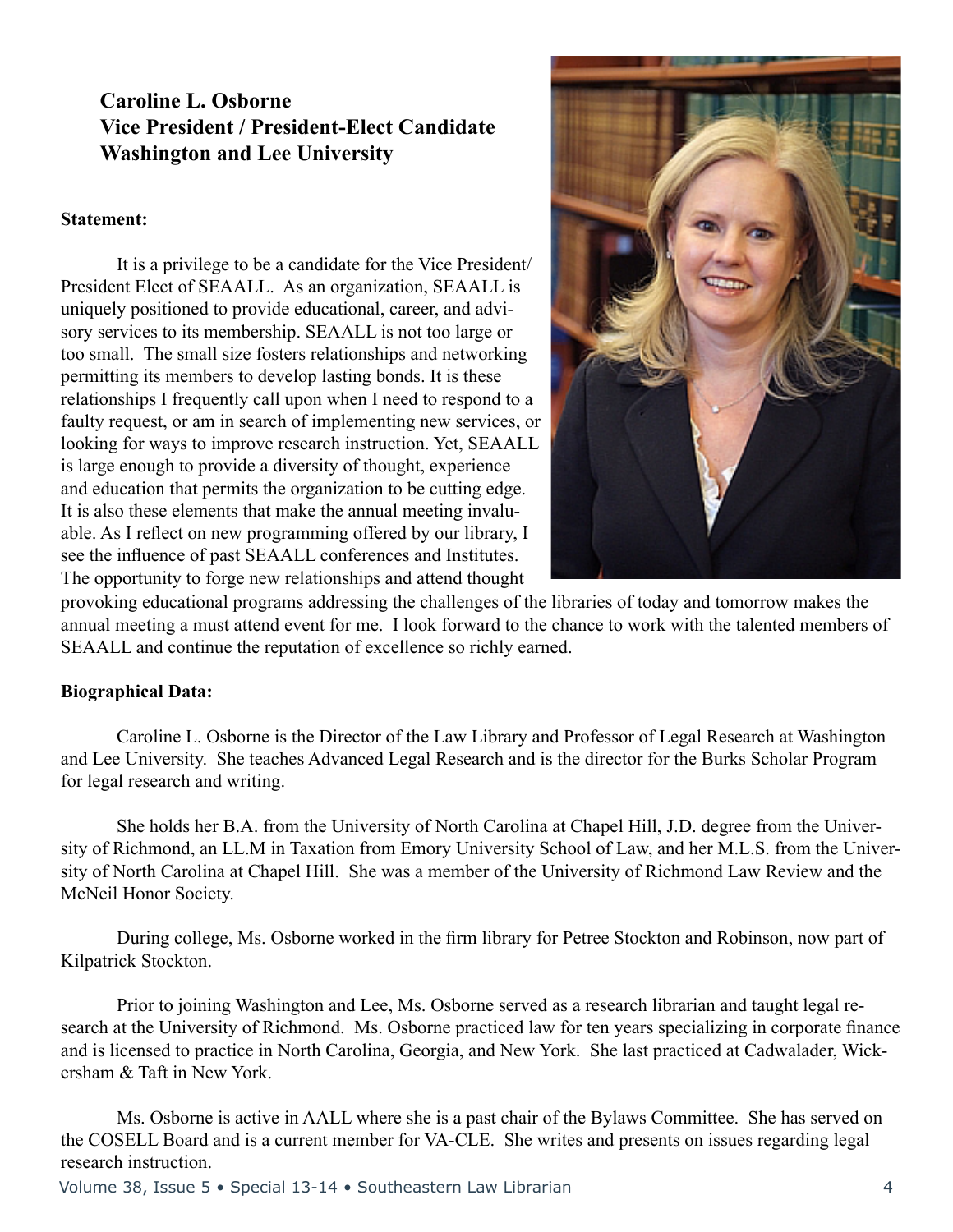# **NICHELLE J. PERRY North Carolina Central University School of Law Secretary Candidate**

--------------------------------------------------------------------------



#### **Statement:**

I am truly honored to be a candidate for SEAALL Secretary. I have been

actively involved in SEAALL since I first entered the field of law librarianship, having served on a variety of committees and presented at the last conference in Decatur, GA. I have enjoyed every aspect of participating in this organization and know firsthand what an impact it can have on the life of a new librarian in search of answers or a seasoned librarian seeking consolation. The Annual Meetings are always instructional and informative and dare I add even a bit fun. I know we have the smartest, friendliest and most spirited librarians in the country! To serve as an officer for SEAALL would be a wonderful pleasure and I welcome the opportunity.

**Current Position:** Interim Director and Assistant Director North Carolina Central University Law Library, Durham, N.C.

**Education:** Juris Doctor Degree-May 1993, Master of Library Science-May 1997- Cum Laude, North Carolina Central University. B.A. in Communications-May 1989, State University of New York at New Paltz.

#### **Professional Association Activities:**

**AALL** Black Caucus of the American Association of Law Libraries, Community Service Committee, 2010-2011 AALL ALL-SIS Mobile Technology Task Force, 2012-2013 AALL Diversity Committee (2008-2010)

#### **SEAALL**

SEAALL Nominating Committee, 2012-2013 SEAALL Community Service Project Committee, 2010-2011, Chair 2011 SEAALL Scholarship Committee, 2007-2009 SEAALL Newsletter and Publications Committee, 2006-2008

#### **HONORS AND AWARDS**

Attendee, Harvard Graduate School of Education Leadership Institute for Academic Librarians, July 2011

Recipient AALL/LexisNexis Annual Meeting Grant, 2006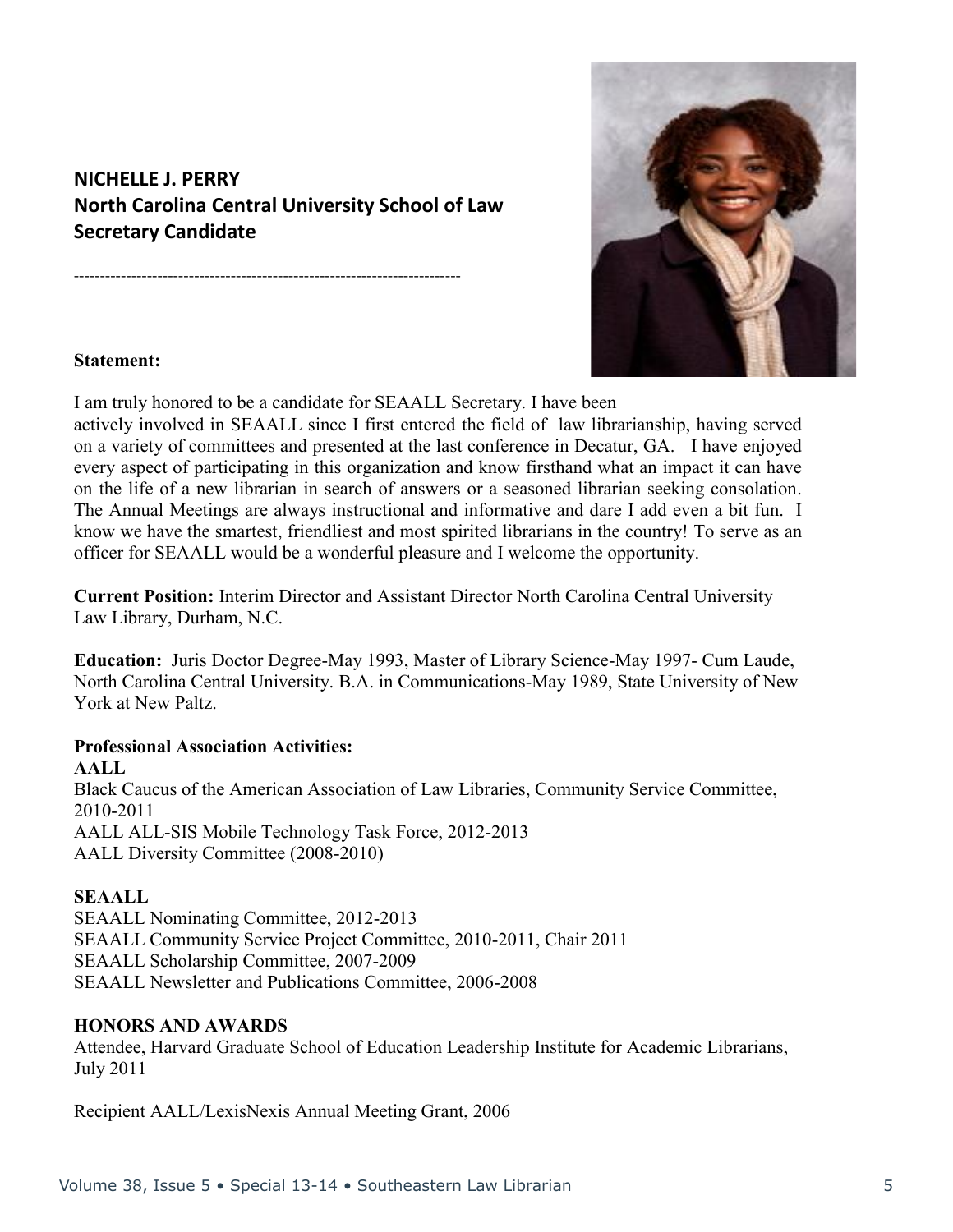# **Ryan Valentin University of Kentucky Secretary Candidate**

#### **Statement**

Volunteering annually at the SEAALL chapter table in the exhibit hall at AALL has provided me with the opportunity to meet all sorts of folks. One comment I often hear is, "I used to belong to SEAALL but then I moved out of the region. I wish I were still a SEAALL member." To which I say, "Once a member of SEAALL always a member\* of SEAALL! "

To me, SEAALL is more than a regional chapter of AALL – it is the sweetness in my professional tea. From a professional network



chockablock with amazing people to myriad educational opportunities, I credit SEAALL membership with making me a better law librarian. As SEAALL members, I believe we have a duty to ensure all our members have the opportunity to take advantage of everything SEAALL has to offer. Serving as SEAALL Secretary is one small way I can fulfill my duty to all y'all.

\*dues required (excludes life and honorary members)

#### **Current Position**

Head of Public Services, University of Kentucky, Lexington, KY

#### **Education**

MLIS, Florida State, 2007; JD, University of Oregon, 2004; BS, University of Utah, 2000

#### **Professional Organization Membership and Service**

AALL (2006 – present)

- Academic Libraries SIS (2008 present)
- Legal History & Rare Books SIS  $(2008 2009)$
- View of the Month Photo (June 2009)
- Day in the Life Photo Contest (2008)

#### SEAALL (2007 – present)

- Membership Committee, Chair (May 2012 April 2014)
- Webmaster (December 2008 March 2012)
- Membership Committee, Member (2010 2012)
- Exhibit hall table volunteer at AALL Annual Meeting (2013; 2012; 2011; 2010; 2009)
- Newsletter Committee, Member (2008 2010)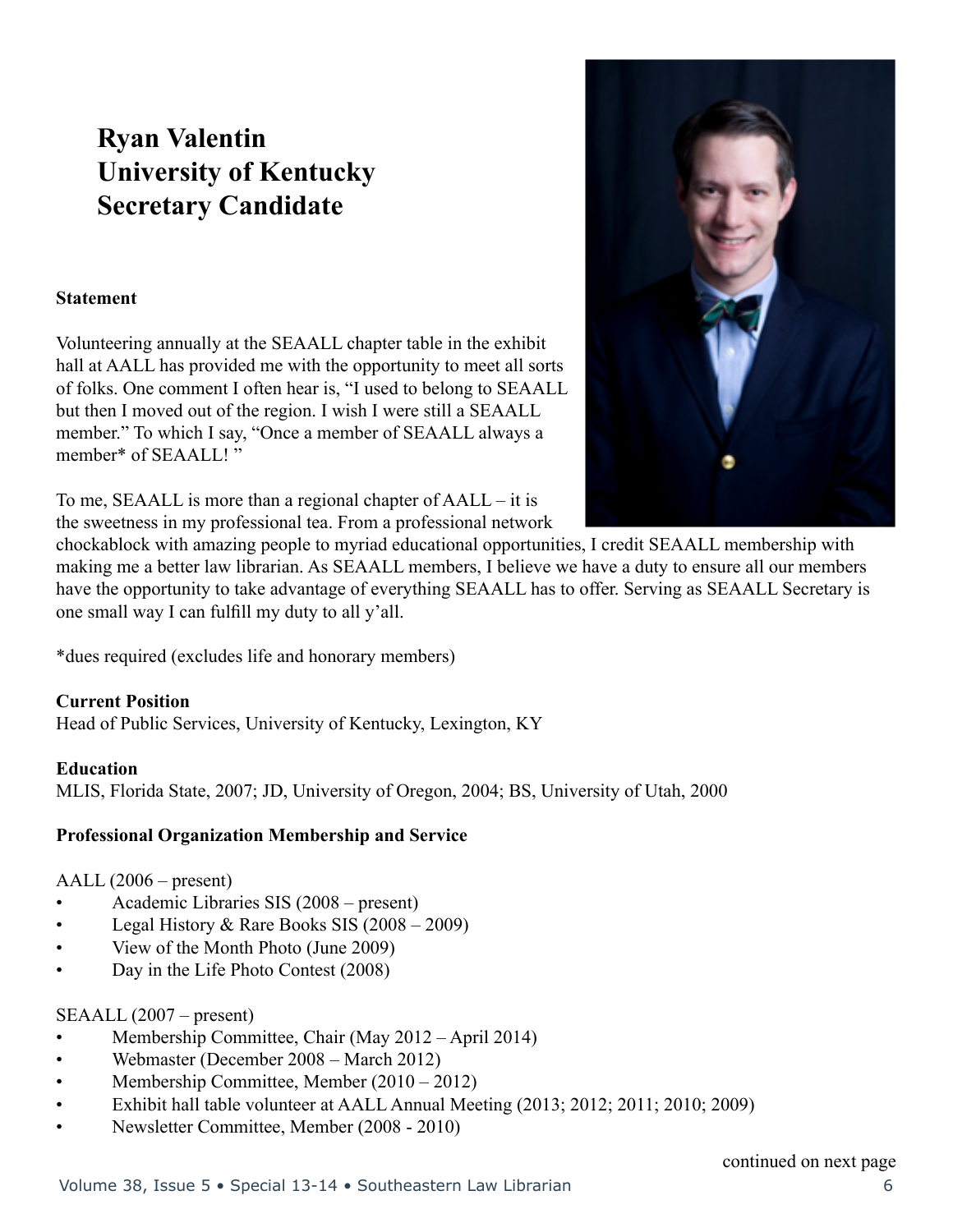continued from previous page, Valentin

- Logo Contest, Winner (2011)
- CONELL Grant, Recipient (2008)

#### **Selected Publications**

- Milk and Other Intoxicating Choices: Official State Symbol Adoption, 41 Northern Kentucky Law Review (forthcoming 2014)
- Researching Legislative History In Kentucky Using Free Online Resources, in THE BASICS OF FREE ON-LINE LEGAL RESEARCH, University of Kentucky Continuing Legal Education, January 2012
- Anonymous, Famous, or Infamous?, AALL Spectrum, Vol. 14 No. 9 July 2010
- KLAPP for One Iota, AALL Spectrum, Vol. 14 No. 3 December 2009
- CONELL: 2008 AALL Annual Meeting Portland, Oregon, The Southeastern Law Librarian, Vol. 33 No. 34 Fall 2008
- Kentucky State Documents: A Bibliography of Legal and Law-Related Material, Occasional Papers American Association of Law Libraries State Documents Bibliography, No. 3-39 (2008) (coauthor)

#### **Presentations**

- Speaker First Steps of a Longer Journey: Incorporating Ideas from the SEAALL Institute into Legal Research Programs at UK and USC (March 22, 2012)
- Speaker Back to the Future: Digitizing and Documenting Your Institution's History (April 23, 2010)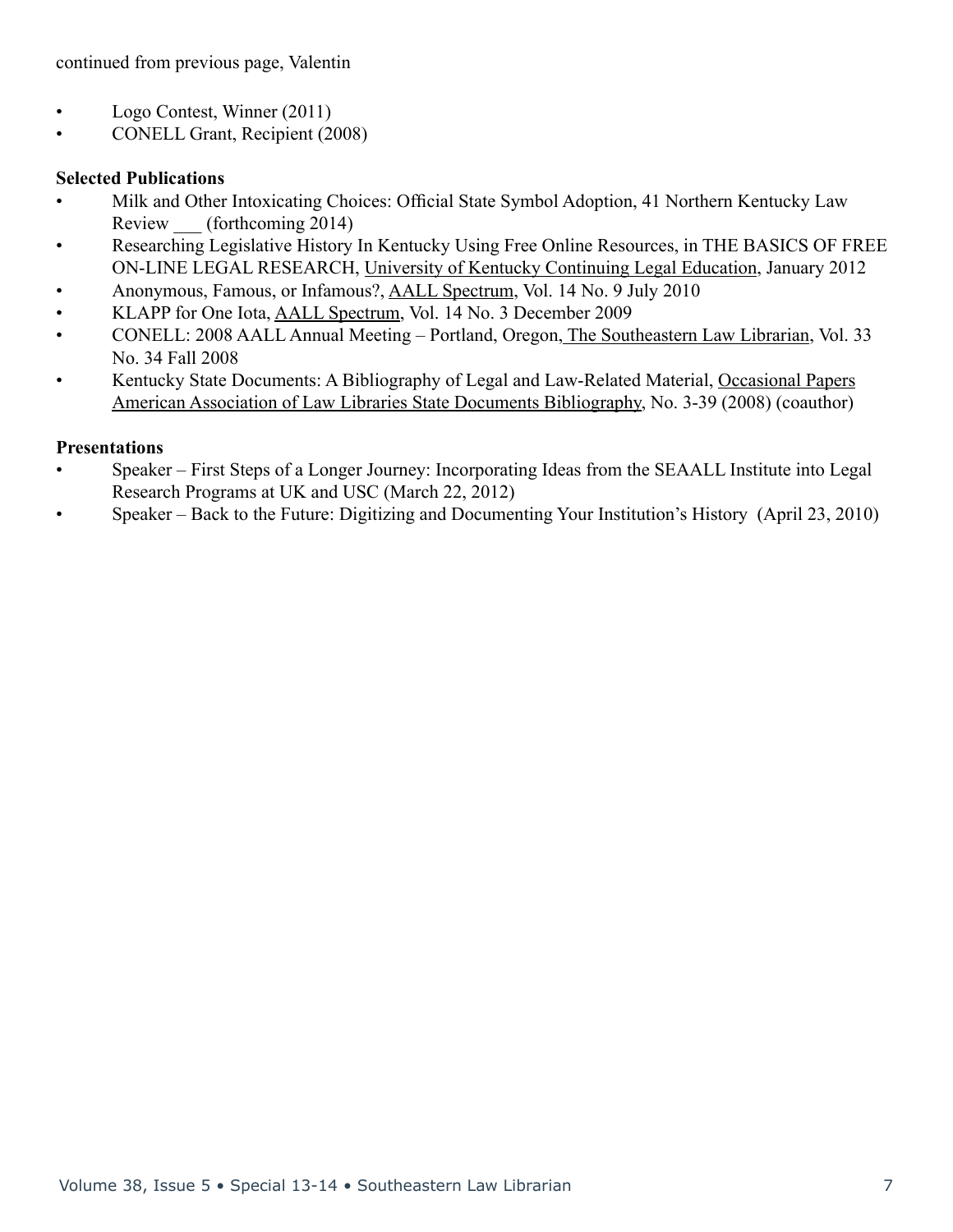# **Jaime E. Christopher Smith Anderson LLP Member-at-Large Candidate**

Statement:

I am grateful to be nominated for the Member-at-Large position. I joined SEAALL in 2005 and was immediately asked to be a member of the Local Arrangements Committee for 2006. The meeting was originally planned for Baton Rouge, LA, but due to Hurricane Katrina, it was being moved to Raleigh, NC a year ahead of schedule. This allowed me to jump in with both feet and serve SEAALL. Serving within an organization allows you to really get to know your colleagues and foster relationships outside of your local area. I welcome the opportunity to be able to serve in a capacity that will allow me to make these connections and hope to join the SEAALL Board as Member-at-Large.

Current Position:

Director of Library Services, Smith Anderson LLP, Raleigh, NC, 2008-Present

Previous Positions:

Reference Librarian, Alston & Bird LLP, Raleigh, NC, 2003-2007 Product Support Specialist, Dialog, Cary, NC, 2001-2003 Reference Librarian, State Library of North Carolina, Raleigh, NC, 2000-2001

Education:

M.L.S., North Carolina Central University, 2000

B.A., University of North Carolina at Chapel Hill, 1998

Professional Organization Memberships and Service:

American Association of Law Libraries (AALL), 2003-Present

- Attendee, 2011
- Attendee, 2005
- Attendee, 2004

Southeastern Chapter of the American Association of Law Libraries (SEAALL), 2005-Present

- Member, Program Committee, 2008-2009
- Attendee, 2008
- Attendee, 2006
- Local Arrangements Committee for Raleigh, NC Annual Meeting, 2005-2006

Raleigh Area Law Librarians Association (RALLA), 2003-Present

- Treasurer, 2007-2011

Patent Information Users Group, Inc. (PIUG), 2003-2007

Attendee, 2006

Special Libraries Association (SLA), 2012-Present

North Carolina Chapter of the Special Libraries Association (NCSLA), 2012-Present Membership, 2014

Volume 38, Issue 5 • Special 13-14 • Southeastern Law Librarian 8